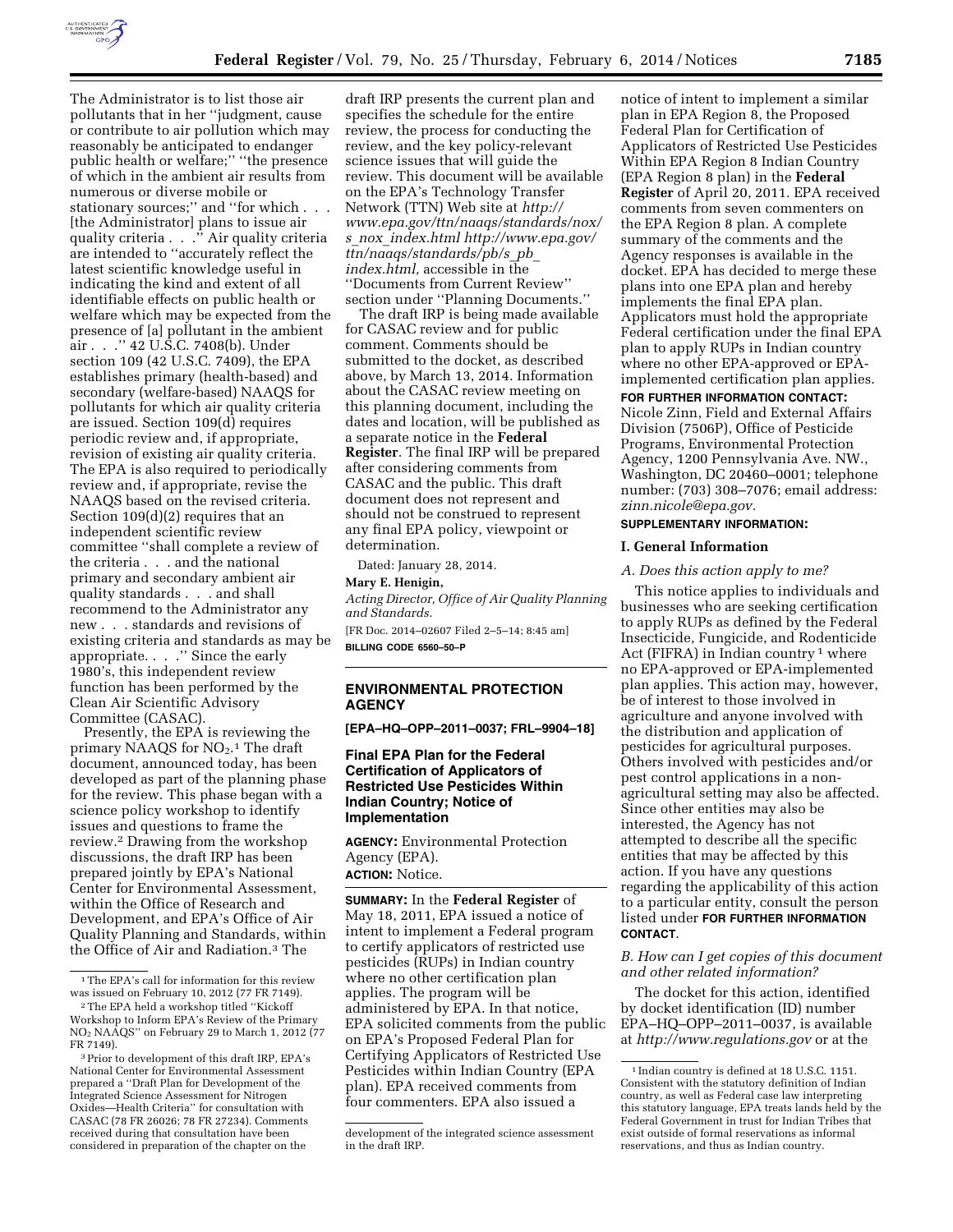Office of Pesticide Programs Regulatory Public Docket (OPP Docket) in the Environmental Protection Agency Docket Center (EPA/DC), EPA West Bldg., Rm. 3334, 1301 Constitution Ave. NW., Washington, DC 20460–0001. The Public Reading Room is open from 8:30 a.m. to 4:30 p.m., Monday through Friday, excluding legal holidays. The telephone number for the Public Reading Room is (202) 566–1744, and the telephone number for the OPP Docket is (703) 305–5805. Please review the visitor instructions and additional information about the docket available at *[http://www.epa.gov/dockets.](http://www.epa.gov/dockets)* The final EPA plan and application form, EPA Form 7100–01, to apply for Federal certification under this final EPA plan can be found in the docket and at *[http://www2.epa.gov/pesticide](http://www2.epa.gov/pesticide-applicator-certification-indian-country)[applicator-certification-indian-country.](http://www2.epa.gov/pesticide-applicator-certification-indian-country)* 

#### **II. What action is the agency taking?**

EPA is implementing a Federal program to certify applicators of RUPs in Indian country where no other EPAapproved or EPA-implemented plan applies. This final EPA plan describes the process by which EPA will implement a program for the certification of applicators of RUPs in Indian country based upon the certification requirements enumerated at 40 CFR part 171. The entire final EPA plan is included in the docket.

## **III. Background**

Under FIFRA, 7 U.S.C. 136 *et seq.,* the EPA Administrator has the authority to classify all registered pesticide uses as either ''restricted use'' or ''general use.'' Under FIFRA, pesticides (or the particular use or uses of a pesticide) that may generally cause, without additional regulatory restrictions, unreasonable adverse effects on the environment, including injury to the applicator, shall be classified for ''restricted use.'' 7 U.S.C. 136a(d)(1)(C). If the classification is made because of hazards to the applicator or other persons, the pesticide may only be applied by or under the direct supervision of a certified applicator. 7 U.S.C. 136a(d)(1)(C)(i), 136j(a)(2)(F). If the classification is made because of potential unreasonable adverse effects on the environment, the pesticide may only be applied by, or under the direct supervision of, a certified applicator or subject to such other restrictions as the EPA Administrator may provide by regulation. 7 U.S.C. 136a(d)(1)(C)(ii),  $136$  $(a)(2)(F)$ . To be certified, an individual must be determined to be competent with respect to the use and handling of the pesticides covered by the certification. 7 U.S.C 136i(a).

It was the intent of Congress that persons desiring to use RUPs should be able to obtain certification under programs approved by EPA, as reflected in FIFRA sections 11 and 23. 7 U.S.C. 136i, 136u. The regulations addressing tribal and State development and submission of certification plans to EPA are contained at 40 CFR part 171. It is EPA's position that tribal and State plans are generally best suited to the needs of that particular Tribe or State and its citizens; however, Tribes and States are not required to develop their own plans. Where EPA has not approved a State or tribal certification plan, the Agency is authorized to implement an EPA plan for the Federal certification of applicators of RUPs pursuant to FIFRA sections 11 and 23. 7 U.S.C. 136i, 136u; 40 CFR 171.11.

Most of Indian country is not covered by an EPA-approved or EPAimplemented plan, and therefore, applicators do not have a mechanism to become certified. The current lack of approved mechanisms for use of RUPs in Indian country is a concern to EPA for reasons of equity, safety, and enforcement. EPA believes the same pest control tools that are available in State areas should also be available to growers in Indian country. Lack of access to these pesticides could put growers in Indian country at an economic disadvantage to growers in States, who do have access to these pesticides. Without access to certification programs, applicators may not have the competence needed to safely use RUPs, nor would they be legally allowed to use them.

Federal, State, and tribal governments may impose additional, different requirements on the purchase and application of RUPs. Applicators are encouraged to research these particular requirements to determine how they may affect their ability to purchase and apply RUPs, and consider any restrictions or requirements as they decide if this EPA certification will serve their needs.

### **IV. Summary of the Final EPA Plan**

1. *Applicability.* EPA intends to implement this final EPA plan in Indian country, as defined in 18 U.S.C. 1151, where no other EPA-approved or EPAimplemented plan applies.

2. *Provisions of this EPA plan—*a. *Why is EPA developing an EPA plan?*  The EPA plan will allow the certification of applicators and legal use of RUPs in those parts of Indian country where there are currently no mechanisms in place for such certification and use. RUPs cannot be legally used in Indian country unless

EPA has explicitly approved a mechanism of certification for such an area. EPA-approved State plans do not cover use of RUPs in Indian country. There are very few areas of Indian country for which there are approved non-Federal plans and only one area that is currently covered under a Federal plan.

b. *To whom will the EPA plan apply?*  The EPA plan will only apply to persons who intend to apply RUPs in Indian country not covered by another EPA-approved or EPA-implemented plan. Tribes may continue to pursue options available under 40 CFR 171.10 for their areas of Indian country, including seeking EPA approval of tribal plans for such areas under 40 CFR 171.10(a)(2) or the utilization of a State's certification program under 40 CFR 171.10(a)(1). An option implemented under 40 CFR 171.10 would replace this final EPA plan for the relevant area of Indian country.

Applicators must hold the appropriate Federal certification under this final EPA plan to apply RUPs in Indian country where no other EPA-approved or EPA-implemented certification plan applies. During the 6-months after publication of this notice announcing this final EPA plan, EPA will allow applicators to apply RUPs under the final EPA plan in Indian country only for the categories for which they already have a valid State, tribal, or Federal certificate 2 if they submit a complete application to the relevant EPA Region showing proof of a valid State, tribal, or Federal certification.3 Beginning August 6, 2014, applicators who are covered under this EPA plan and have not received a written Federal certification from the relevant EPA Region are prohibited from applying RUPs in Indian country located in that EPA Region. Failure to hold the appropriate Federal certification after August 6, 2014 may result in Federal enforcement action in accordance with FIFRA section  $12(a)(2)(F)$ .

c. *Certification procedures.* The appropriate EPA regional office will administer this EPA plan for each covered area of Indian country. To become certified to use RUPs in Indian country, applicators must submit an

<sup>2</sup>Please see section IX of the EPA plan for applicator categories recognized under the EPA plan, as there are exceptions for sodium cyanide capsules used with ejector devices and sodium fluoroacetate used in livestock protection collars. These exceptions will also apply during the 6 months after publication of this notice announcing the final EPA plan.

<sup>3</sup>Although predicated in part on the applicator's existing valid certification, any use permitted under this EPA plan is allowed by and will be enforced only under Federal authority.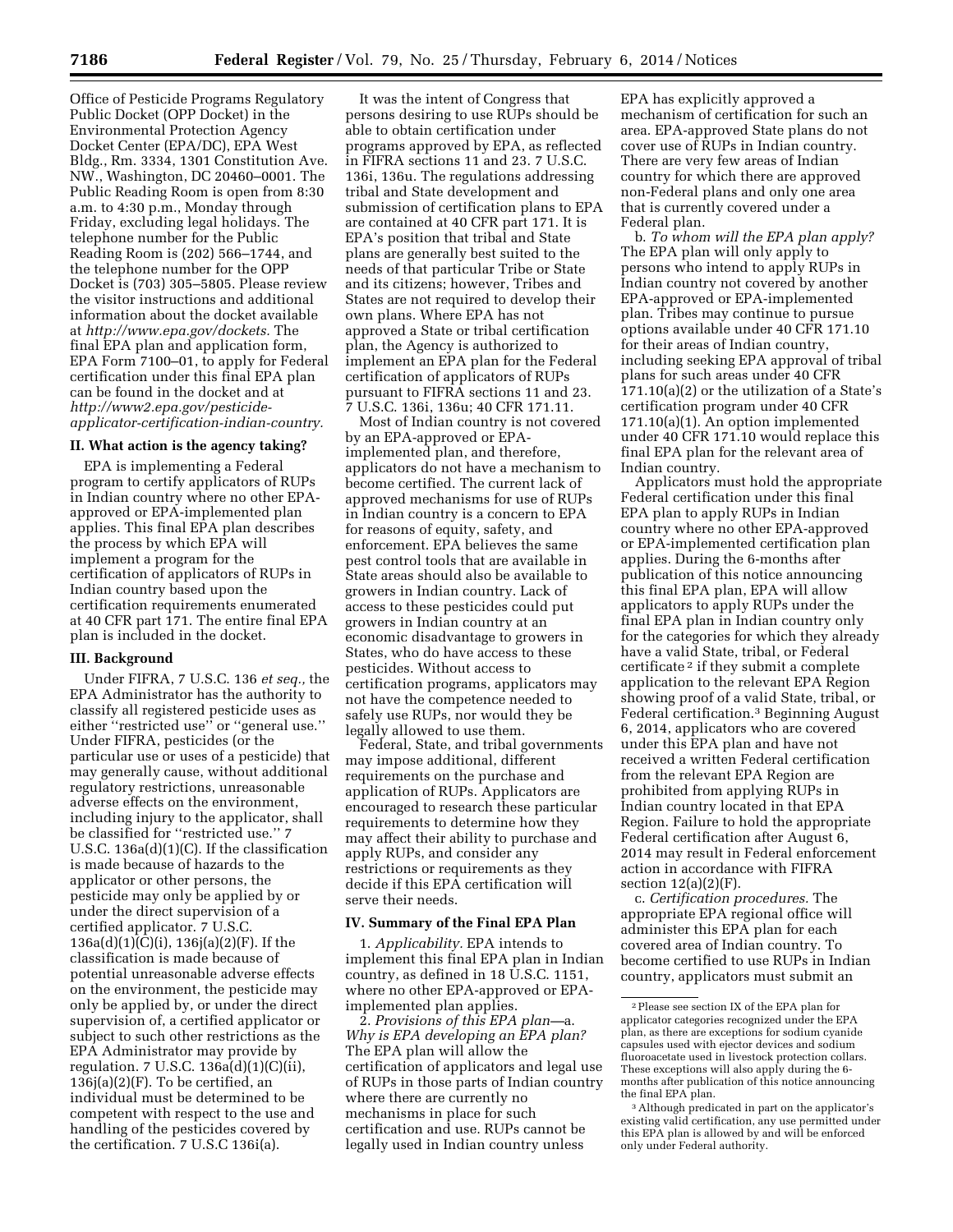application form, EPA Form 7100–01, to the EPA regional office that covers the Indian country where they wish to apply RUPs, as well as proof of the valid Federal, State, or tribal certification upon which their Federal certification will be based. The final EPA plan and form to apply for Federal certification under the final EPA plan can be found in the docket (see Unit I.B. of this notice) and on EPA's Web site at *[http://](http://www2.epa.gov/pesticide-applicator-certification-indian-country) [www2.epa.gov/pesticide-applicator](http://www2.epa.gov/pesticide-applicator-certification-indian-country)[certification-indian-country.](http://www2.epa.gov/pesticide-applicator-certification-indian-country)* 

The certification on which the Federal certificate will be based must be from a State or Tribe with a contiguous boundary to the relevant area of Indian country.4 The EPA regional offices also have limited discretion to allow Federal certification under the final EPA plan based on a valid certification from another nearby State or Tribe that is not directly contiguous to the area of Indian country at issue. The Federal certification based on a valid Federal, State, or tribal certification, will expire when the underlying Federal, tribal, or State certificate expires, unless the certificate is suspended or revoked.

In lieu of submitting proof of a valid Federal, State, or tribal certification, private applicators also have the option of completing the online training developed by EPA. An interim option to use available State training to obtain private applicator certification in lieu of a valid Federal, State, or tribal certificate was developed and included in the plan and on the application form for private applicator certification. However, since EPA has developed online training, this option will not be used while the online training is available. Federal certification under this option is valid for 4 years from the date of issuance, unless suspended or revoked.

d. *Applicator categories.* EPA will recognize the categories authorized in the Federal, State, or tribal certification upon which the Federal certification is based, and applicators will be authorized to apply RUPs in Indian country for uses covered by those categories. See Unit VI. of this notice for specific information on categories for sodium cyanide capsules used with ejector devices for livestock predator control and for sodium fluoroacetate used in livestock protection collars.

e. *Implementation.* EPA will administer routine maintenance activities associated with implementation of this final EPA plan

(e.g., application processing, database management, recordkeeping) and will conduct inspections and take enforcement actions as appropriate.

### **V. Response to Comments**

EPA received comments from the Tribal Pesticide Program Council (TPPC); Cherokee Nation; Kashia Band of Pomo Indians; the U.S. Department of Agriculture (USDA), Animal and Plant Health Inspection Service (APHIS); the Colorado Department of Agriculture; the Montana Department of Agriculture; and some pesticide applicators. EPA sought comment on several topics for the proposed EPA plan and the proposed EPA Region 8 plan: Issuing Federal certification to applicators with certificates from contiguous States or Tribes, a request to include a notification provision in the EPA plan, the private applicator certification option, and a suggestion from the Tribes to include an opt-out provision in the EPA plan.

All comments on these issues, as well as additional comments received, and EPA's responses are available in the docket. EPA has also made changes to the final EPA plan based on some of the comments received. These changes are described in Unit VI. of this notice.

## **VI. Highlights of Changes Made in the Final EPA Plan**

EPA adjusted the final EPA plan based on questions and comments received on the proposed EPA plan. Below are some noteworthy clarifications. Please refer to the Response to Comments document and the final EPA plan for details.

#### *A. Change to Title*

The title of the final EPA plan has been changed from ''Federal Plan for Certification of Applicators of Restricted Use Pesticides within Indian Country'' to ''EPA Plan for the Federal Certification of Applicators of Restricted Use Pesticides within Indian Country'' to align it with 40 CFR 171.11 and to differentiate it from non-EPA Federal agency plans. EPA also merged the EPA Region 8 plan with this final EPA plan since the plans were very similar in nature and goals. Indeed, the EPA Region 8 plan, which was developed first, was the basis for the national EPA plan. Further, the two plans ended up with similar expected timeframes for implementation.

## *B. Notification of Tribes Prior to RUP Use*

The Agency received comments suggesting the inclusion of a provision in the final EPA plan that would require

applicators to notify a Tribe prior to application of RUPs in their Indian country. Further, it was suggested that EPA should create an ''opt-in'' process for Indian Tribes that want to be notified in advance of an RUP application on their land. Tribes that wanted notification prior to RUP use would be expected to identify a contact person to whom advance notification of a pesticide application should be provided. The commenters also believed EPA should develop a form for applicators to use to notify the Tribes about proposed pesticide applications.

It was also requested that EPA make a database publicly available that lists applicators with their contact information and current certifications by State and EPA Region. The database would provide Indian Tribes with a better sense as to the applicators with Federal certificates who might potentially apply RUPs in their Indian country.

While some commenters pointed to the notification process for soil fumigants as a precedent for EPA requiring notification of Tribes prior to the application of RUPs, the justification and authorities that supported the notification requirements for soil fumigants are not available to support applicator notification requirements under a Federal certification plan. In the case of the soil fumigants, notification is required as part of the reregistration risk mitigation decision to assure the soil fumigants meet the FIFRA registration standard. EPA generally has not made that determination for other RUPs. Under FIFRA section 11, which provides the authority for issuing Federal certification plans, rulemaking is the mechanism required for commercial applicator reporting, which would include a notification requirement. Additionally, FIFRA section 11 does not provide EPA authority to require any reporting from, or recordkeeping by, private applicators. Development of a rulemaking to require commercial applicators to notify Tribes prior to RUP application could take several years. EPA does not believe that we should delay the benefits of proceeding with the final EPA plan while rulemaking is considered to require commercial applicators to notify Tribes prior to use. Therefore, EPA will proceed with finalizing this EPA plan at this time. As the Agency gains experience implementing the final EPA plan, the Agency will re-evaluate if rulemaking to implement a tribal notification requirement is advisable or needed.

In the meantime, to assist Tribes in identifying and communicating directly

<sup>4</sup>The area of Indian country where the applicator intends to apply must be within, or the border must be touching, the State or Tribe that issued the underlying Federal, tribal, or State certificate.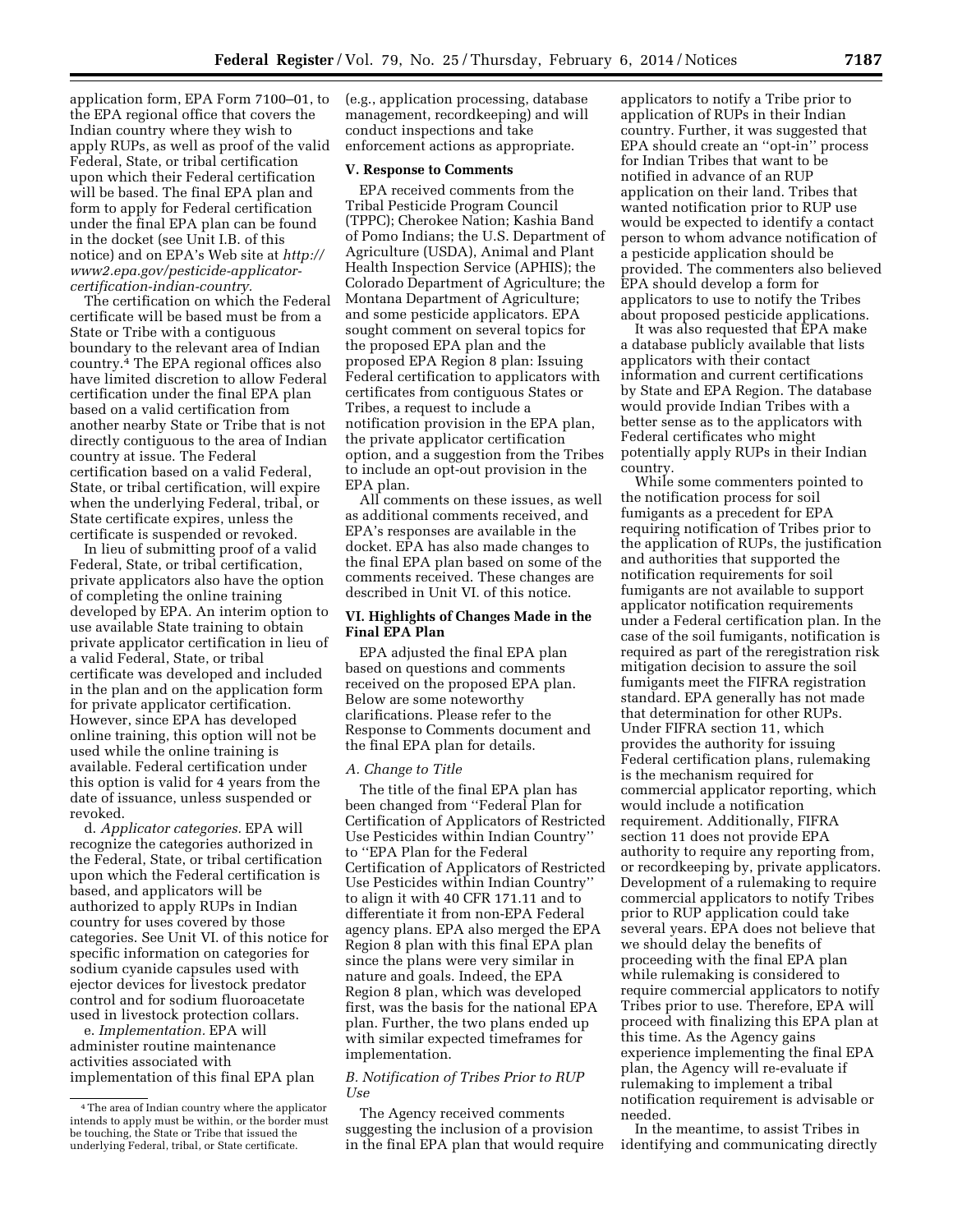with applicators certified under this final EPA plan, EPA will implement the suggestion to make a database publicly available that lists applicators (with their location and current certifications) by State upon which the Federal certification is based. EPA expects to implement this recommendation by posting a list of federally certified applicators at *[http://www2.epa.gov/](http://www2.epa.gov/pesticide-applicator-certification-indian-country) [pesticide-applicator-certification](http://www2.epa.gov/pesticide-applicator-certification-indian-country)[indian-country.](http://www2.epa.gov/pesticide-applicator-certification-indian-country)* 

EPA also recognizes that tribal notification requirements may exist under tribal law. Federal certifications issued by EPA under this EPA plan will explicitly inform applicators that they should take steps to determine if there are additional requirements under tribal law for RUP application, including tribal notification requirements.

#### *C. Private Applicator Option*

EPA sought comment on the proposed private applicator ''no-test'' certification option required by FIFRA section 11. There was a concern raised that it may be difficult for an applicator to obtain the training necessary to apply for a private applicator certification if not relying on the State certification. In addition, several commenters were concerned that the training that pesticide applicators receive through States does not specifically require applicators to demonstrate that they are competent to apply pesticides in Indian country. Also, commenters stated that EPA-approved training should include a discussion of tribal government, cultural practices, natural resources, examples of tribal regulations, information about the Web site identifying Tribes that want to be notified prior to a RUP application, and other pertinent tribal information.

The Agency revised the private applicator certification option. For individuals seeking certification as a private applicator under the final EPA plan, EPA will exercise its authority contained in 40 CFR 171.11(d)(1) and (e) to issue certifications if the applicator completes one of two requirements:

1. The applicator may submit documentation of a current and valid certification as a private applicator authorized to apply federally designated RUPs through a Federal plan or an EPAapproved State or tribal plan with a contiguous boundary to the relevant area of Indian country. The EPA Region also has limited discretion to allow certification under the plan based on a valid certification from another nearby State or Tribe that is not directly contiguous to the area of Indian country at issue.

2. The applicator may submit documentation of completion of the

online training course provided by EPA. An interim option to use available State training to obtain private applicator certification in lieu of a valid certification was developed and included on the application form for private applicator certification. Since EPA has developed online training, this option will not be used while the online training is available.

EPA did not include in the online training all of the information relevant to Indian country requested by commenters because of the many differences among federally recognized Tribes. Rather, EPA indicates that Tribes may have more stringent requirements and refers applicators to the relevant Tribe(s) for details.

a. *Length of certification.* A private applicator certificate issued under the first option will expire at the expiration date of the underlying certificate, unless suspended or revoked. A private applicator certificate issued under the second option is valid for 4 years.

b. *Renewal/recertification.*  Applicators may apply to be recertified through the options listed in the final EPA plan during the 12 months preceding the expiration of their current certificate.

## *D. Categories for Sodium Cyanide Capsules Used With Ejector Devices and Sodium Fluoroacetate Livestock Protection Collars*

While a written comment was not submitted on either of the proposed plans, several States noted during meetings that they would be interested in becoming registrants on behalf of a Tribe, if the Tribes are interested in allowing the sodium cyanide capsules used with ejector devices or sodium fluoroacetate used in livestock protection collars to be used within their Indian country. States questioned how applications of these products will occur if Tribes do not have a pesticide program and cannot monitor the usage in their Indian country, making them ineligible to become a registrant.

States cannot serve as a registrant of these products on behalf of an Indian Tribe. Under the terms of the registrations for sodium cyanide capsules used with ejector devices and sodium fluoroacetate used in livestock protection collars, the registrant of these products must be able to supervise the use, and enforce against the misuse, of the product. Since the registrant needs to be able to supervise the use and enforce against the misuse of the product, it would not be appropriate for the State to act as a registrant, since States are not generally approved to

administer programs in Indian country under FIFRA.

Because a registrant of one of these products must have the ability to provide a supervisory role in the application of these products and be able to inspect and enforce against any misapplication of the product (see the **Federal Register** of February 10, 1977 (42 FR 8406)), some Tribes will not have the capacity to serve as a registrant of these products. If a Tribe is not in a position to serve as the registrant but would like to allow use of these products, that Tribe could work with APHIS, which is the only Federal agency that is currently a registrant of these products. APHIS employees, once certified under the EPA plan, can apply sodium cyanide capsules used with ejector devices and sodium fluoroacetate used in livestock protection collars within the relevant Indian Tribe's Indian country. EPA expects that an agreement between the Tribe and APHIS that includes application of sodium cyanide capsules used with ejector devices and sodium fluoroacetate used in livestock protection collars will be in effect prior to any application. If another Federal agency were to become a registrant for one or both of these products, it is likely there could be a similar arrangement between that Federal agency and a Tribe seeking applications of these products.

## *E. Private Applicator Categories*

Several States asked if EPA would allow categories in the Federal plan for private applicators. EPA clarified that the private applicator Federal certificate will reflect any categories found in the underlying certificate used to demonstrate applicator competence. For both private and commercial certifications, EPA recognizes that underlying certificates issued pursuant to different State, tribal, and Federal plans may have different categories, and therefore the categories recognized by the EPA will not be uniform.

## **VII. Consultation With Tribal Governments**

Given the absence of an EPAapproved certification program in areas of Indian country, EPA, consistent with its statutory authorities and the Federal government's trust responsibility to federally recognized Tribes, has worked with Tribes on a government-togovernment basis to develop a certification program that will help ensure the protection of human health and the environment in Indian country. EPA consulted with Tribes on November 29 and December 13, 2010, to help ensure development of a Federal